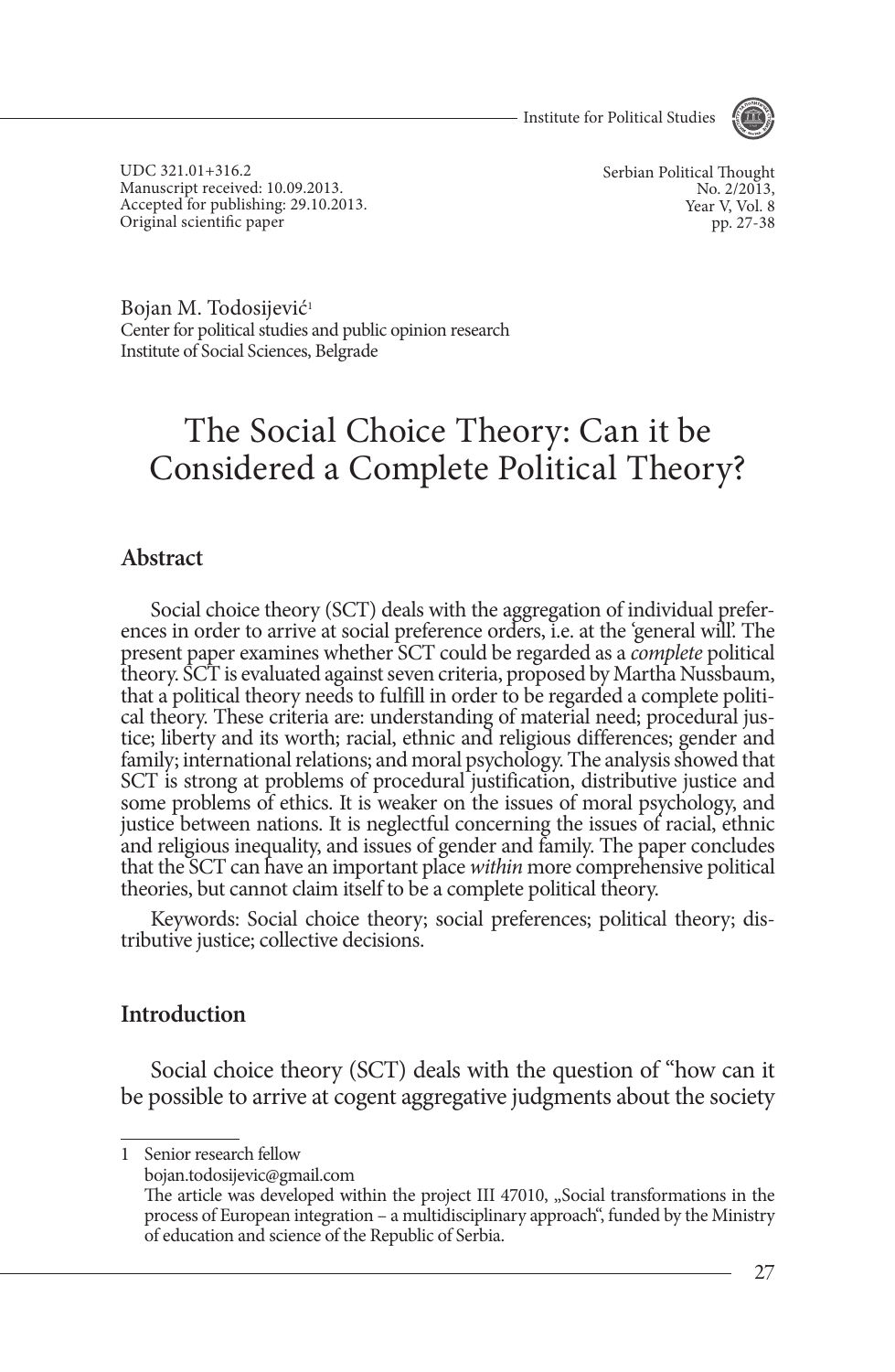#### **SERBIAN** POLITICAL

(for example, about "social welfare", or "the public interest", or "aggregate poverty"), given the diversity of preferences, concerns, and predicaments of the different individuals within the society?" (Sen 1999. See also: Arrow 1950; Craven 1992; Elster and Hylland 1986; Rowley 1993; Sen 1983). It has been claimed that social choice theory, as a theory dealing with the 'general will', could be regarded as a comprehensive political theory. The claim has been supported by three related reasons. They are: privileged relationship of the social choice theory to (1) economics and (2) mathematics, and (3) its concern with distributive justice. While these elements indeed constitute the essential elements of the SCT, it can be disputed whether they are sufficient to attribute it a status of a political theory in a more general sense, and especially whether it can be regarded as a complete political theory. This paper will attempt to show that social choice theory in fact is not a complete political theory, and, moreover, due to its character it cannot aspire to become one.

### **1. Clarification of the criteria**

Martha Nussbaum (1997), in her discussion of whether Nietzsche could be considered a political thinker, proposed "seven criteria for serious political thought: understanding of material need; procedural justification; liberty and its worth; racial, ethnic and religious differences; gender and family; justice between nations; and moral psychology" (Nussbaum 1997: 1). In her view, serious political thinkers, such as Kant, Mill, Rousseau, or Rawls, contributed to most of the listed problems. Theorists and theories that fall short of that requirement, like Nietzsche in her view, cannot be regarded as having to offer something important for "political thought in the 1990s" (*Ibid*.). The same question is asked, in this paper, concerning the social choice theory.

Before proceeding to the examination of the social choice theory, it is useful to clarify the meaning of the seven criteria proposed by Nussbaum. Material need: political theory "must show an understanding of the needs human beings have for food, drink, shelter, and other resources, including the role of these resources in supporting the development of higher human capacities, intellectual and moral". Third primarily refers to distributive justice and corresponding 'institutional structures'. Procedural justification concerns the "procedures through which a political structure is determined, procedures that legitimate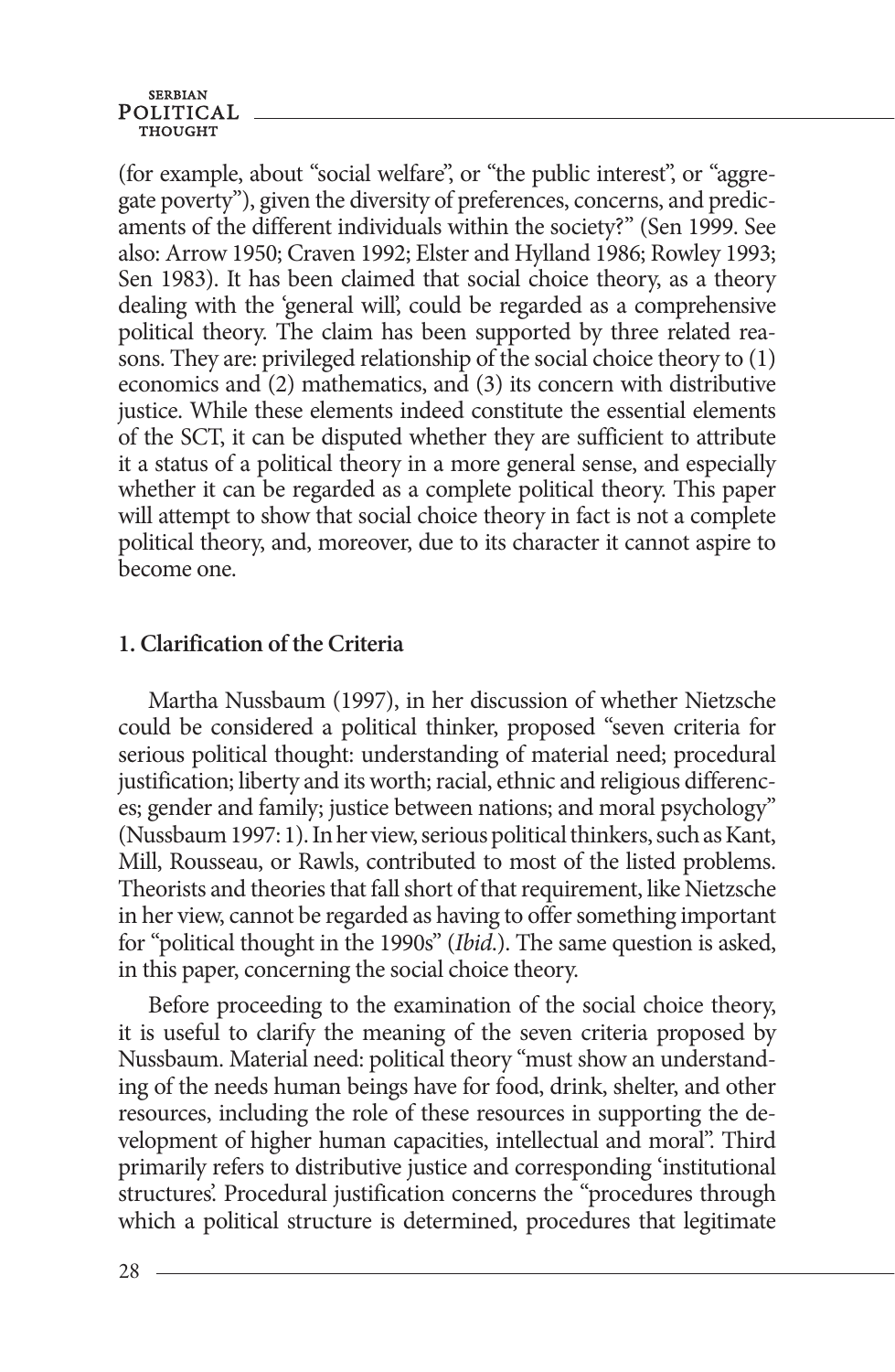and/or justify resulting proposals". Liberty and its worth: Political theory has also to "give an account of the various types of human liberty that are relevant for political planing.... preferably also an account of the role of the political in creating the capacity for choice". Another important area is racial, ethnic, and religious difference. Political theory should "show an understanding of the role played in political life by differences of race, ethnicity, and religion, and make some proposals for dealing with these differences." Likewise, Gender and the family are important issues: "different ways in which society has structured the family, and of the ways in which differences of gender have been and can be regarded by political institutions". The subsequent criterion for a comprehensive political theory is Justice between nations. Political theorists "must show awareness of the fact that nations share a world of resources with other nations, and make some proposal concerning the obligations nations owe to one another, both with respect to the morality of international relations and with respect to economic obligation". Finally, the seventh area is moral psychology: "an account of human psychology - motivation, emotion, reaction - as this pertains to our interactions in the political sphere, either fostering or impeding them" (Nussbaum 1997: 2-3).

# **2. What is Social Choice Theory**

Social choice theory has been developed by a multitude of authors. While its origin is located in Kenneth Arrow's book Social Choice and Individual Values (Arrow 1950), a number of later authors contributed to the development of the social choice theory in various directions.<sup>2</sup>

Social choice theory, or rather the social choice field, refers to a, occasionally loosely connected, set of problems, theories and hypotheses, concentrated around a relatively narrow problem, namely criteria and methods of arriving at 'social preference' on the basis of individual preferences. According to Craven, SCT "concerns the possibility of making a choice or judgment that is in some way based on the views or preferences of a number of individuals, given that the views or preferences of different people may conflict with each other" (Craven 1992: 1). In his view, there are four major areas of application of the SCT: elections,

<sup>2</sup> Eighteenth century thinkers Condorcet and Borda are often quoted as early predecessors of SCT.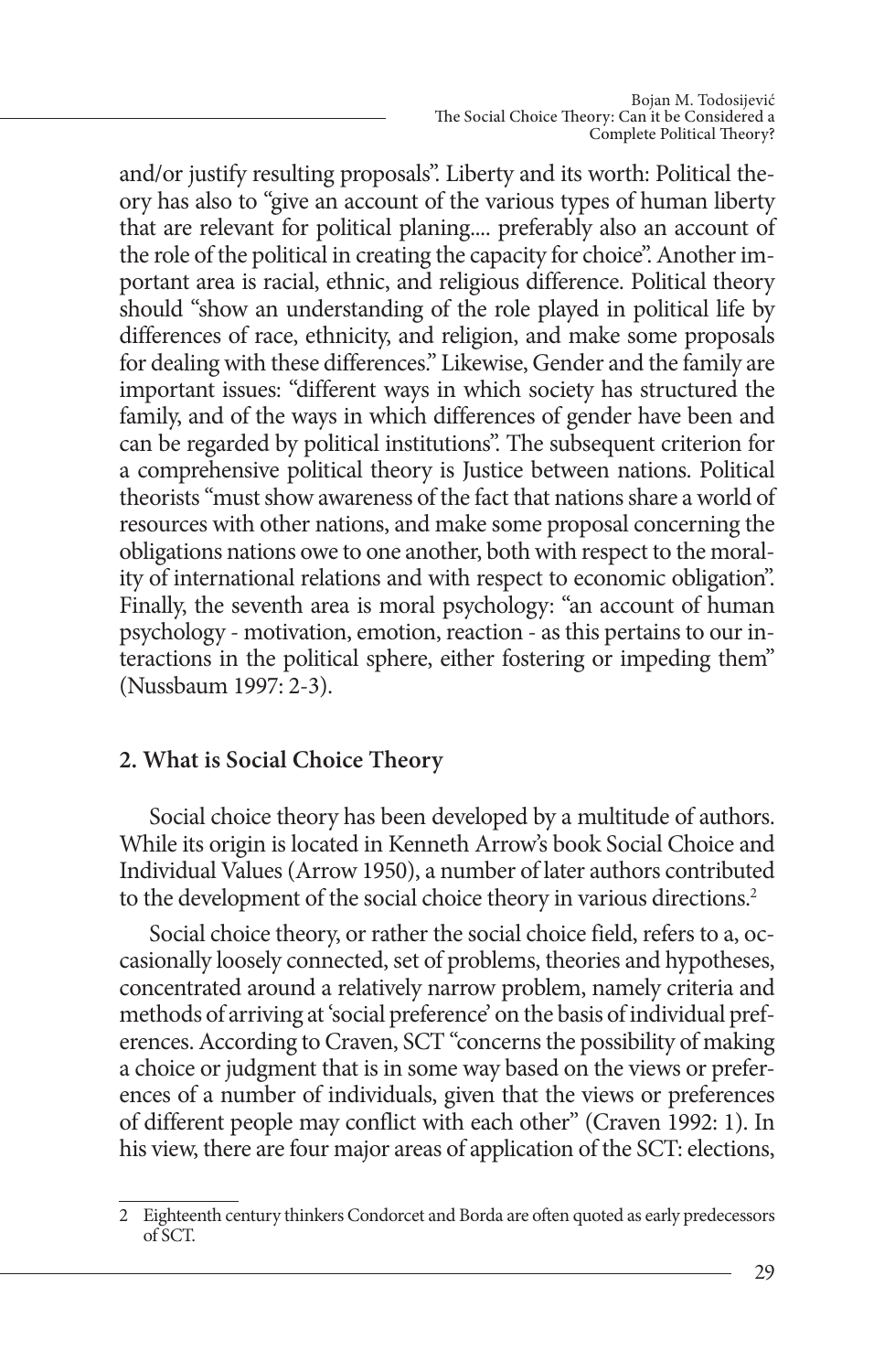#### **SERBIAN** POLITICAL **THOUGHT**

committees (decisions in small groups); economic contexts, and moral judgments. Craven does not claim that the SCT is primarily a political theory, even less that it is a complete political theory. In fact, he complains about the 'unjust' status assigned to the SCT, namely that it does not fully belong to any of the established disciplines, or in his words, that it is "homeless" (*Ibid*. 2).

According to Lalman *et al*. (1993: 77), SCT can be subsumed under the general group of theories, called 'formal political theory'. The focus if these theories is the "analysis of rational choices and their aggregate consequences in non-market contexts" (1993: 77). The connection to economic theory is based on a shared "set of assumptions concerning individual choice" (*Ibid*.), i.e., on the concept of rationality.

SCT is extensively dealt with in three volumes edited by Rowley (1993). The first volume presents foundations of the theory (e.g., Kenneth Arrows work) and deals primarily with the aggregation of individual preferences. It includes a number of works on collective rationality, voting<sup>3</sup> and strategy-proofness (Tideman and Tullock 1976), a number of early critiques of the social choice theory, and finally some new trends and developments, including the problems of interpersonal comparisons of utilities (Harsanyi 1955), cardinal welfare, 'free-riding', and enriching informational basis about individuals (Sen 1977). The second volume covers two topics: utilitarian ethics (e.g., differences between utilitarianism and welfarism), and contractarian ethics. The last volume concentrates on social justice ethics (including several texts on John Rawls, and four texts by Rawls), and on classical liberal ethics.

Finally, major contributors to the SCT also agree about its unclear identity. Amartya Sen poses the same question: "let as begin with at the beginning: what is social choice theory? This is not an easy question to answer […]" (Sen 1986). He then distinguishes between two 'levels of specification': "social choice theory as a field of study", and social choice theory as a "particular approach or a collection of approaches typically used in that field of study" (*Ibid*. 213). He also argues that many of its criticisms come from confusing the two levels. In his words, "It is a mistake to think of social choice theory as a given set of complete ideas that are unleashed every time any problem is taken up for a 'social choice theoretic' treatment" (*Ibid*. 238).

<sup>3</sup> Gibbard (1973) discusses how the impossibility conclusion can be overcome by different types of voting.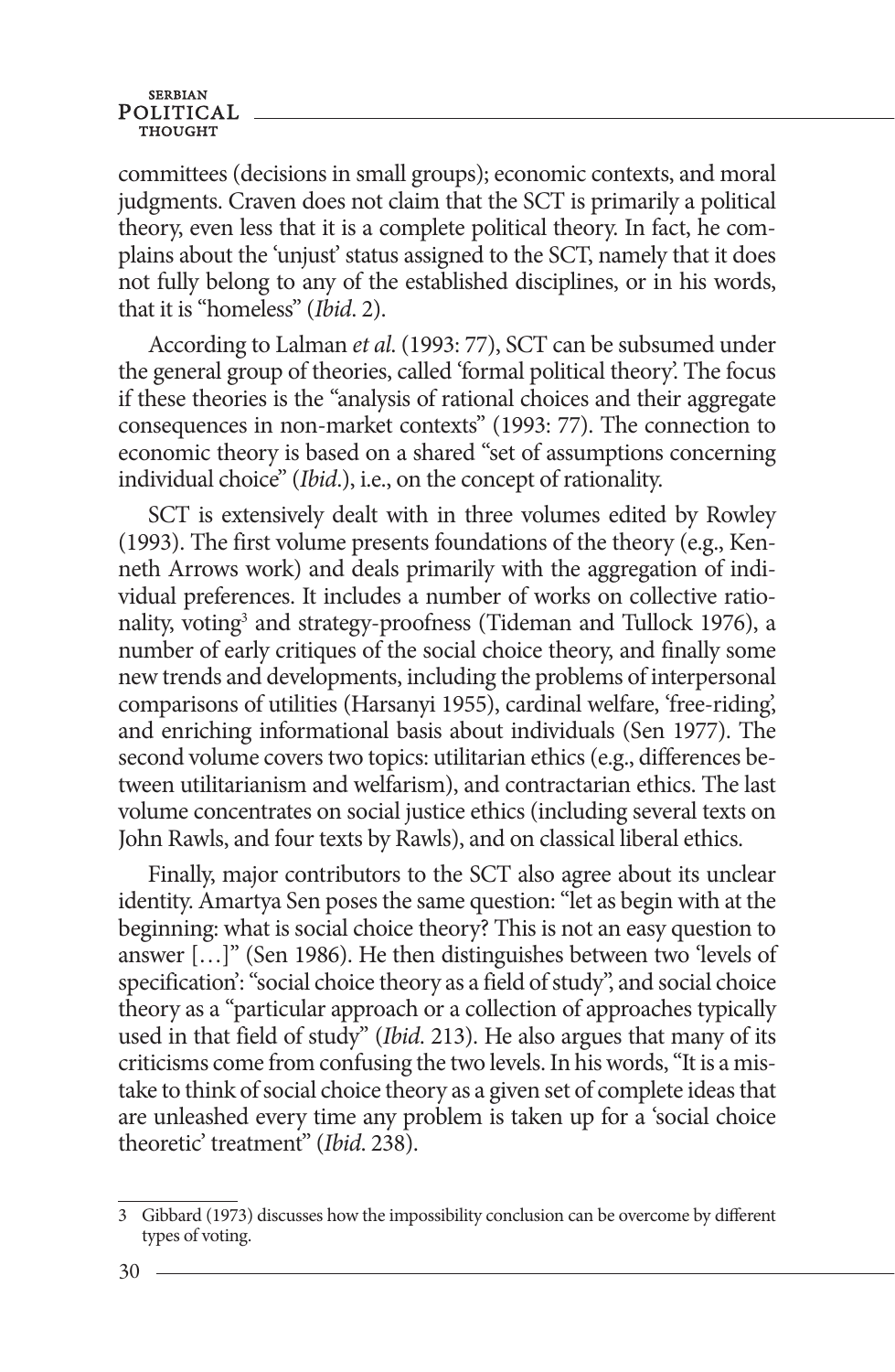From this brief overview of the domain of SCT, it can be inferred that its main topics are problems of collective decision making, problems of distributive justice, and problems of ethics in general. Some of its boundaries are not clear, for example with rational choice theories in general, or game theories. Therefore, here will be examined not only the narrowly defined SCT, but also some aspects of related, closely connected approaches from the same 'scientific family'.

# **3. The Test**

In this part, a contribution of the social choice theory to the seven problems listed by Martha Nussbaum (1997) will be examined.

#### **3.1 Material Need, or Distributive Justice**

The contribution of social choice theorists to the field of distributive justice is substantial. It consists in both formal examination of the existing theories and hypotheses, and in offering original solutions. Harsanyi, for example, was one of the first authors to apply rational choice concepts to the problems of distributive justice (Harsanyi 1955).

Concerning the 'understanding for material needs of human beings', social choice theorists generally do not deal with it in an explicit manner. In line with their context-less, hypothetical-deductive approach, human needs enter the picture as part of individual preferences, or as elements in the formulae for social utility or welfare calculation. The extensive debate about the maximin principle (Rawls 1958; Harsanyi 1975), or the analysis of distributive justice as bargaining games, are examples of how the problems of material welfare have been treated in this tradition.

Nussbaum requires that a political theory ought to say something also about the resources needed for "supporting the development of higher human capacities, intellectual and moral" (Nussbaum 1997: 2). Narrowly defined SCT hardly pays any attention to these problems, due to taking into account only abstract individual preferences and treating them as given. 'Development of higher human capacities' implies potential preferences, which are not simply 'given', but in favorable circumstances could be actualized. This problem has been recognized by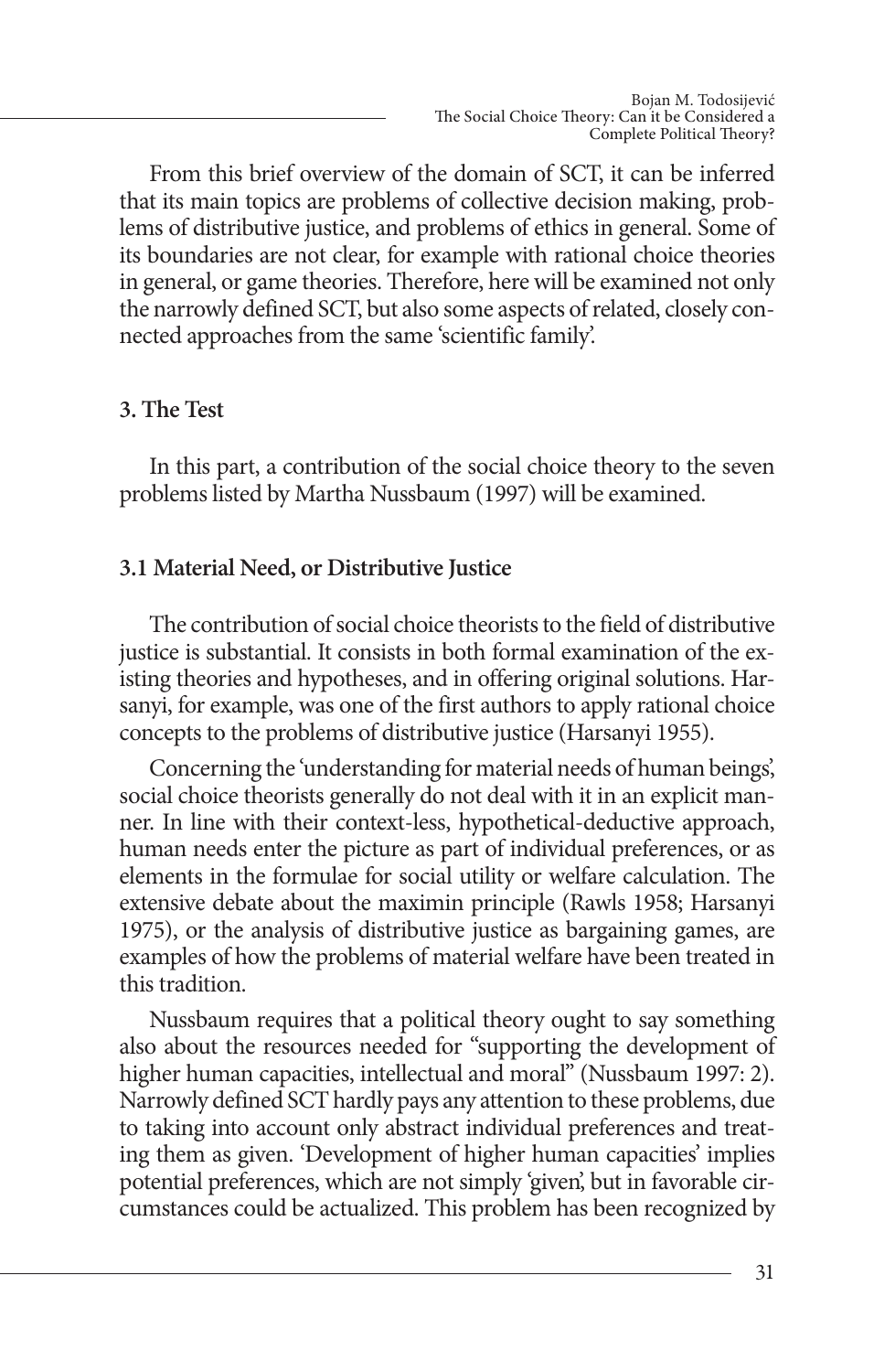some social choice theorists. Sen suggests that "we have to go beyond looking only for the best reflection of given individual preferences, or the most acceptable procedures for choices based on those preferences" (Sen 1995: 17). He suggests, together with Elster (1986) and others, more Habermassian, public discourse approach. In any case, it cannot be disputed that the SCT significantly contributed to the analysis of problems of distributive justice.

### **3.2 Procedural justification**

The problem of procedural justification is a major focus of the social choice theory. Its main concern has been whether there is a procedure by which one can arrive from individual preferences to social ordering of preferences, such that it satisfies some basic criteria of 'social rationality'. Although the result to which the SCT has arrived is negative (the 'impossibility theorem'), its contribution to this field is fundamental.

However, according to Nussbaum, procedural justification is a broader field than simply making social choices. It should also include procedural justification of political institutions. In fact, theories of voting inspired by the Arrowian theory have been developed, as well as normative suggestions for the improvement of voting mechanisms (Gibbard 1973; Tideman and Tullock 1976; McLean 1991). Therefore, it can be concluded that social choice approach substantively contributed the problems of procedural justification and potential improvement of democratic political institutions.

#### **3.3 Liberty and its worth**

Concern with problems of ethics, and liberty specifically, is another area in which social choice scholars extensively contributed. Emphasis on liberty was included already in the original Arrow's formulation of the condition of collective rationality, known as the condition of 'nondictatorship'.

However, as the quest for adequate mechanisms for making social choices lead to the formulation of the impossibility theorem (Arrow 1950), so the application of the SCT framework to problems of liberty led to the formulation of another impossibility theorem, this time the 'impossibility of a Paretian liberal' (Sen 1970). Discussions about this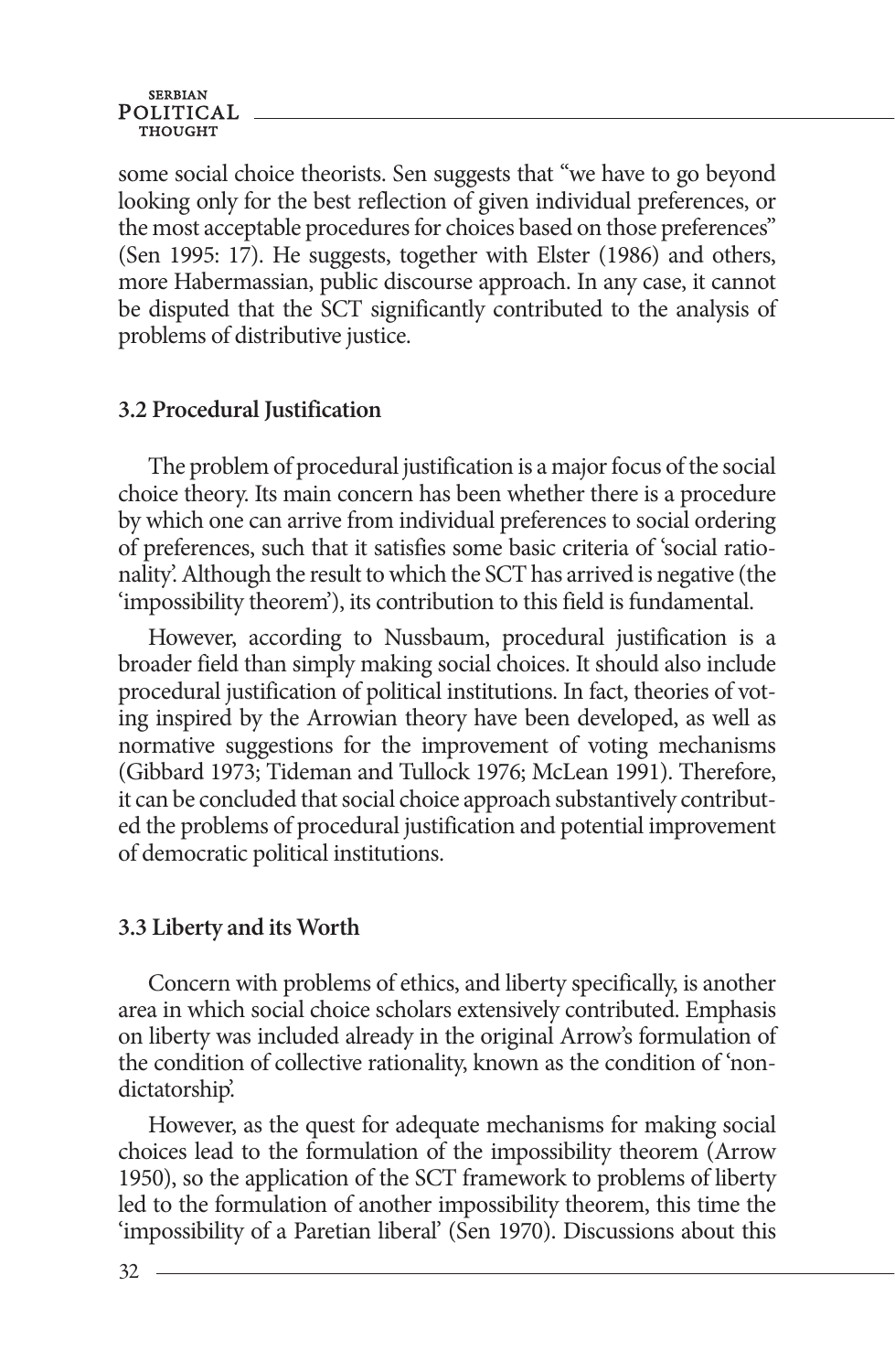new 'impossibility', in addition to causing problems to the social choice theorists, also has led to new developments. For example, Hammond suggests the inclusion of 'rights-inclusive social states', i.e., "along with social states in the usual sense, both individual and group rights should themselves become the object of both individual preference and social choice" (Hammond 1995).

SCT's, recognition of the importance and sovereignty of individual preferences is rooted in liberal thought. Yet, it could be objected that problems of liberty have been treated in a relatively narrow manner. Much theorizing has been concerned with the formalization and with problems which have arisen due to the formalization procedures. For example, commenting on the resolution of the Paretian liberal paradox, Sen argues that "there is nothing much to 'resolve' anyway. The impossibility of the Paretian liberal just brings out a conflict of principles - a conflict which might not have been immediately apparent. There are, of course, many such conflicts." (Sen 1983: 28) In other words, formal methods revealed contradictions that have already been familiar to the traditional moral (political) theory.

As additional problems, one could list the lack of "an account of the role of the political in creating the capacity for choice" (Nussbaum 1997), or the relatively instrumental treatment of human beings, in line with its general utilitarian approach. Nevertheless, these problems concern specific solutions offered by the SCT, while the main concern here is finding whether it has something to offer in this field. Hence, the theory passes this test too.

# **3.4 Moral psychology**

While social choice theorists have written extensively on a variety of moral issues, their contribution to our understanding of moral psychology is unclear. Often, psychological research on morality is overlooked, or some references are made as a matter of courtesy.<sup>4</sup> Typically, it is simply assumed that individuals are self-interested, egocentric beings. According to Elster, "Much of the social choice and public choice literature, with its assumption of universally opportunistic behavior, simply seems out of touch with the real world, in which there is a great deal of honesty and sense of duty" (Elster 1989: 179).

<sup>4</sup> Harsanyi (1977), for instance, mentions Piaget's work only in passing.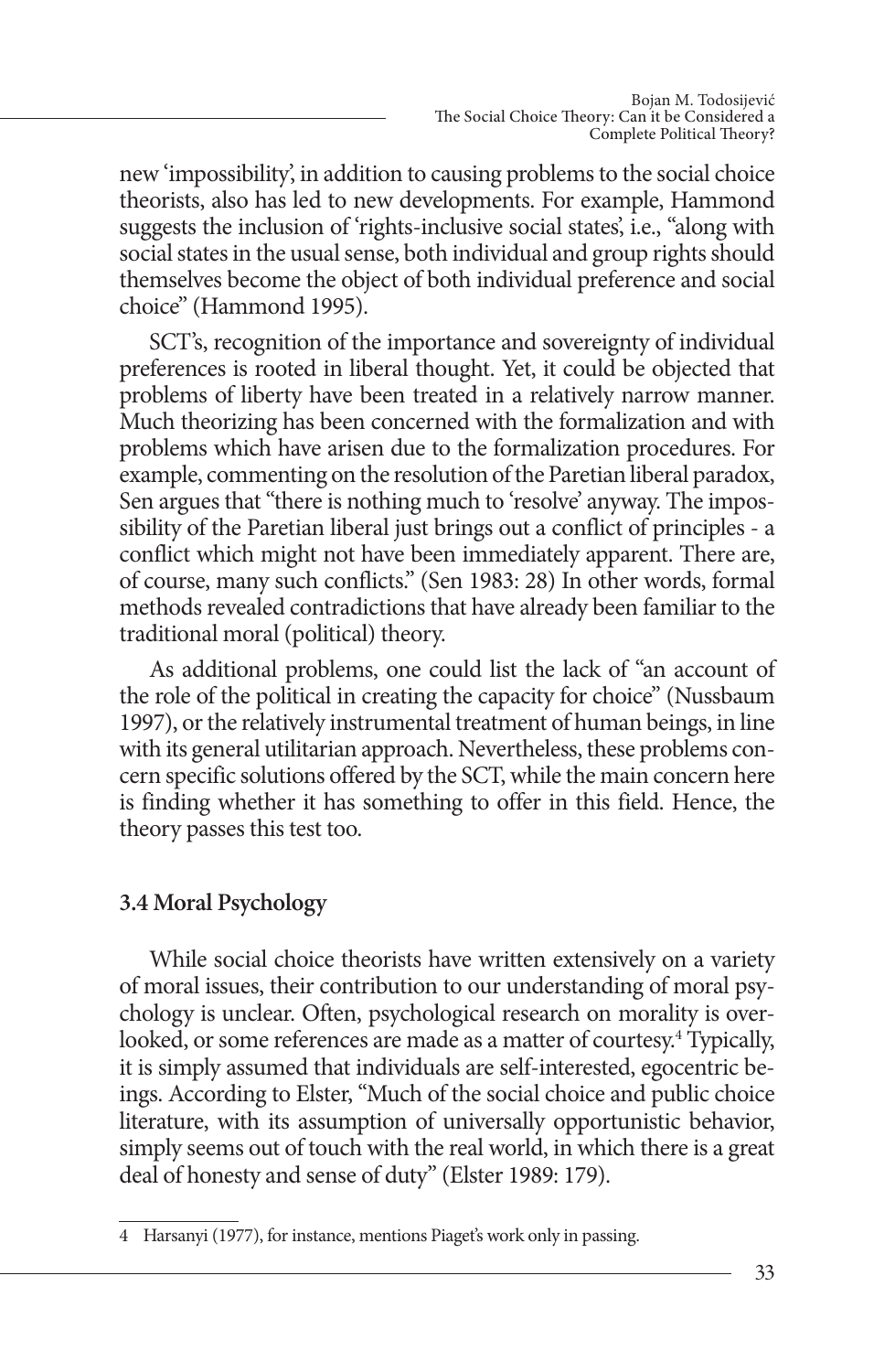**SERBIAN** POLITICAL THOUGHT

There are also more refined treatments. Harsanyi distinguishes different 'kinds' of rationality that are applicable to realms of economics, politics and morality. He presents four postulates "that the simplest motivational theory accommodating non-economic and nonegoistic motives must involve" (Harsanyi 1969: 125). The first is the "postulate of 'low-cost' impartiality and public spirit" (*Ibid*.), meaning that if it does not cost them much, people may behave public-spiritedly and impartially. The second postulate states that third parties in conflict situation can behave in an impartial way, and judge the situation according to the principle of maximizing "some 'social welfare function" (*Ibid*.). The last two postulates refer to the ability of individuals to morally commit themselves, and therefore to act in other-centered way, and that individuals are motivated by the need for economic gain and for social acceptance. While this is a psychologically more sensitive approach, these are postulates, not empirical generalizations and their 'scientific' usefulness is evaluated by their operation in formal models, not against the empirical evidence on how real individuals actually make moral judgments.

In fact, Sen hints that the social choice framework may be an incomplete foundation for a moral theory (Sen 1977). For example, he discusses whether it can fully take into account the concept of liberty, or the Marxian notion of exploitation, and to what extent the SCT could be helped by enriching the informational basis. It seems that Sen believes that the answer is negative, that 'welfarism' cannot fully account for such concepts.<sup>5</sup> In the end, it seems that the test of the moral psychology contribution is only partly passed by the SCT.

#### **3.5 Racial, Ethnic and Religious Difference**

This field is virtually out of the concern of the social choice theorists. However, the defense could argue that SCT indirectly addresses questions of this sort. For example, taking into account all concerned individuals, and giving equal weight to their individual preference orderings, means that ethnic and other minorities play a role in making social decisions. Moreover, if that is not enough, procedures could be devised through which the voice of minorities could be amplified, e.g.,

<sup>5</sup> However, Roemer presented a specific framework for social choice theory basing it on the Marxist theory of exploitation (Roemer 1986).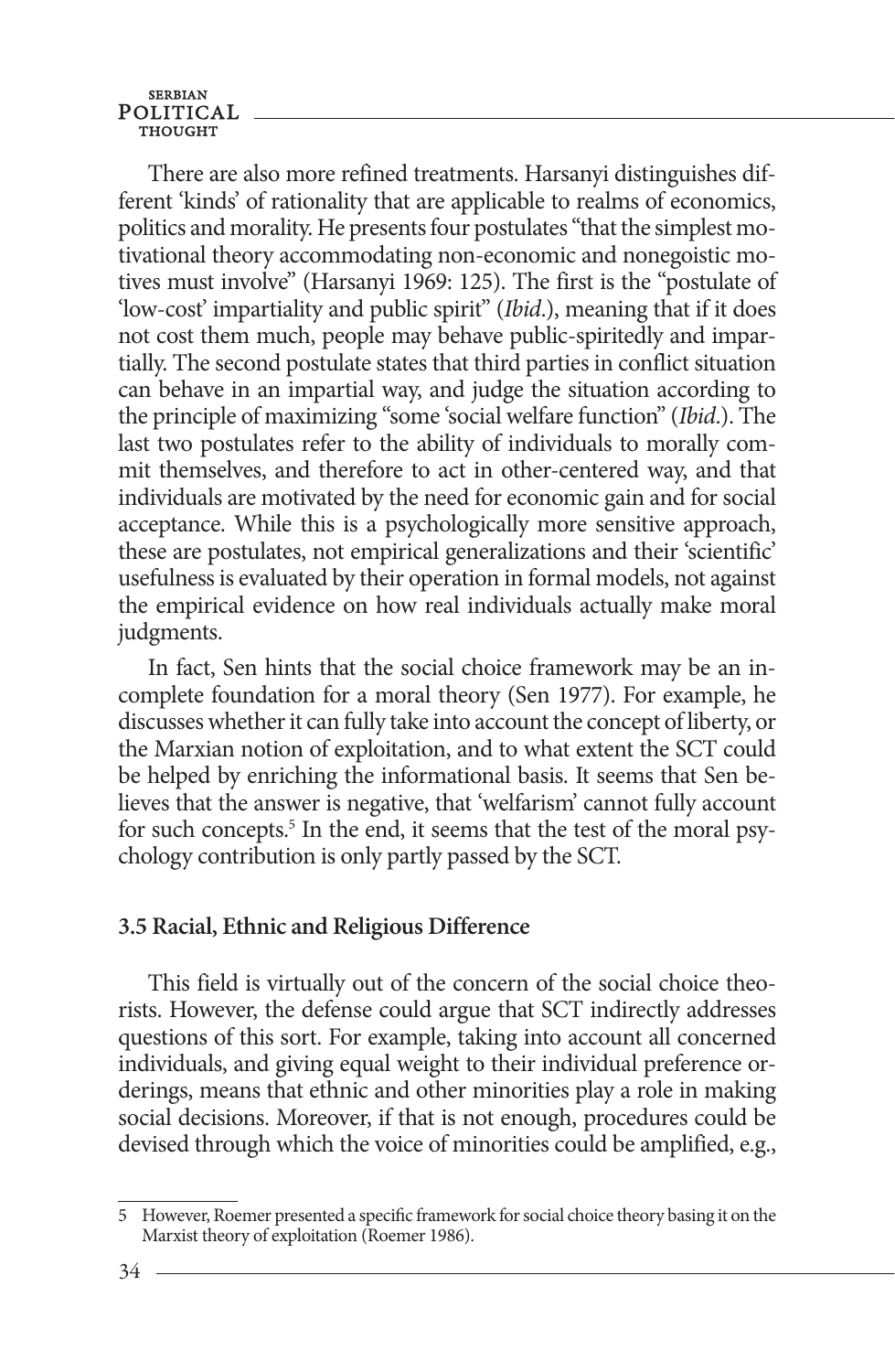by various weighting procedures. Also, since the notions of rights and liberties can be incorporated into this approach, it is another route to addressing the issue of minorities. Hammond's suggestion for using the "rights-inclusive social states" in social choice calculus may be applicable here (Hammond 1995: 57).

While such considerations demonstrate тхе flexibility of the social choice framework, and its ability to accommodate a variety of issues and problems, it is hardly sufficient. First, as aforementioned, the treatment of preferences as given creates problems. History of suppression of a group can prevent it from articulating preferences that are more favorable to itself. Hence, it may be preferable to turn to more discursive approaches, or to non-consequentialist ethical theories. Second, the theory does not deal with the problem of who is to be included or excluded from making social decisions. Discussion of issues of citizenship, voting rights and others, cannot be accommodated into the social choice framework. Obviously, the problem of racial, ethnic and religious differences has to be dealt with through other approaches, and than perhaps used as external information in social choice theory. This is as an inherent weakness of the social choice and other rational choice approaches. These problems are among the most important political issues, and therefore a complete political theory should be able to address them.

# **3.6 Gender and family**

Virtually all that has been argued concerning the previous point can be applied to issues of gender and family as well.

#### **3.7 Justice Between Nations**

This is another issue largely neglected by the social choice theory, though not to the same degree as the issues of gender and ethnic and racial differences. Game theories have often been applied to problems of international relations (Harsanyi 1965: Lalman *et al*.: 1993). However, it is not sure that these applications showed "awareness of the fact that nations share a world of resources with other nations, and make some proposal concerning the obligations nations owe to one another", as Nussbaum requests from a political theory (Nussbaum 1997: 3). Ra-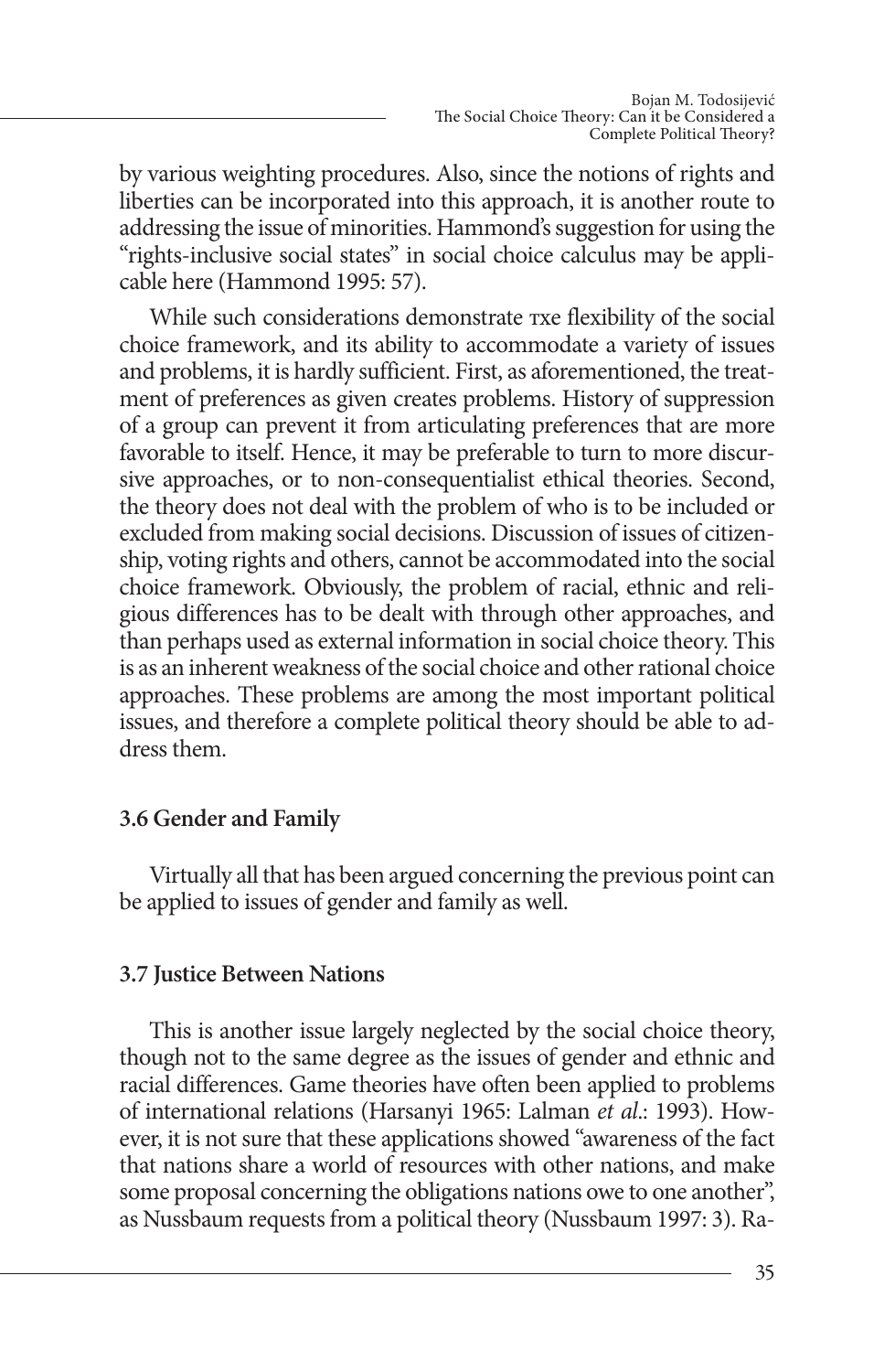#### **SERBIAN** POLITICAL

tional choice scholars could be found among Pentagon advisers perhaps not less often than among those committed to justice between nations.

SCT is applicable to the relationships between already existing and well defined groups, such as states, although it does not imply how the out-groups should be treated. This state of affairs fits Held's judgment that the "mainstream Western political thought has remained by and large impervious" to addressing questions "of social justice in the larger international order" (Held 1991: 2). The problem becomes urgent in the era of globalization, when choices made at one place at the globe may have very serious consequences on quite another place.

In any case, one thing is to analyze behavior and strategies of competing power groups, and quite another to provide a critique of power relations, whether within a society, or on the international scale. While rational choice theories may be good at the former, they seem to be less effective concerning the latter.

#### **4. Final considerations and the conclusion**

As the previous analysis shows, social choice theory, both in its narrower and broader meanings, belongs to the realm of political theories. Its major concerns, like aggregation of choices or preferences, distributive justice, liberties, constitute some of the most important problems that a political theory has to deal with. Yet, as the test against the criteria provided by Nussbaum showed, it is also clear that it covers only one part of the problems that political theory ought to address. Social choice framework could be extended to some additional areas, but it seems that it cannot aspire to become a comprehensive and complete political theory. It is strongest, as its name indicates, in the field of social choice procedures. Still, even there it does not have to serve as the only paradigm. Sen's judgment that any political theory has to offer some account of social choice problems, but that it does not necessarily have to be traditional Arrowian theory, is justified (Sen 1986). The need for public discourse, and treatment of preferences as open and changeable in the course of decision making, is a necessary complement to the formal theory.

Concerning the seven criteria, the analysis showed that SCT is particularly strong at problems of procedural justification, distributive justice and some problems of ethics (theory of liberty). It is weaker on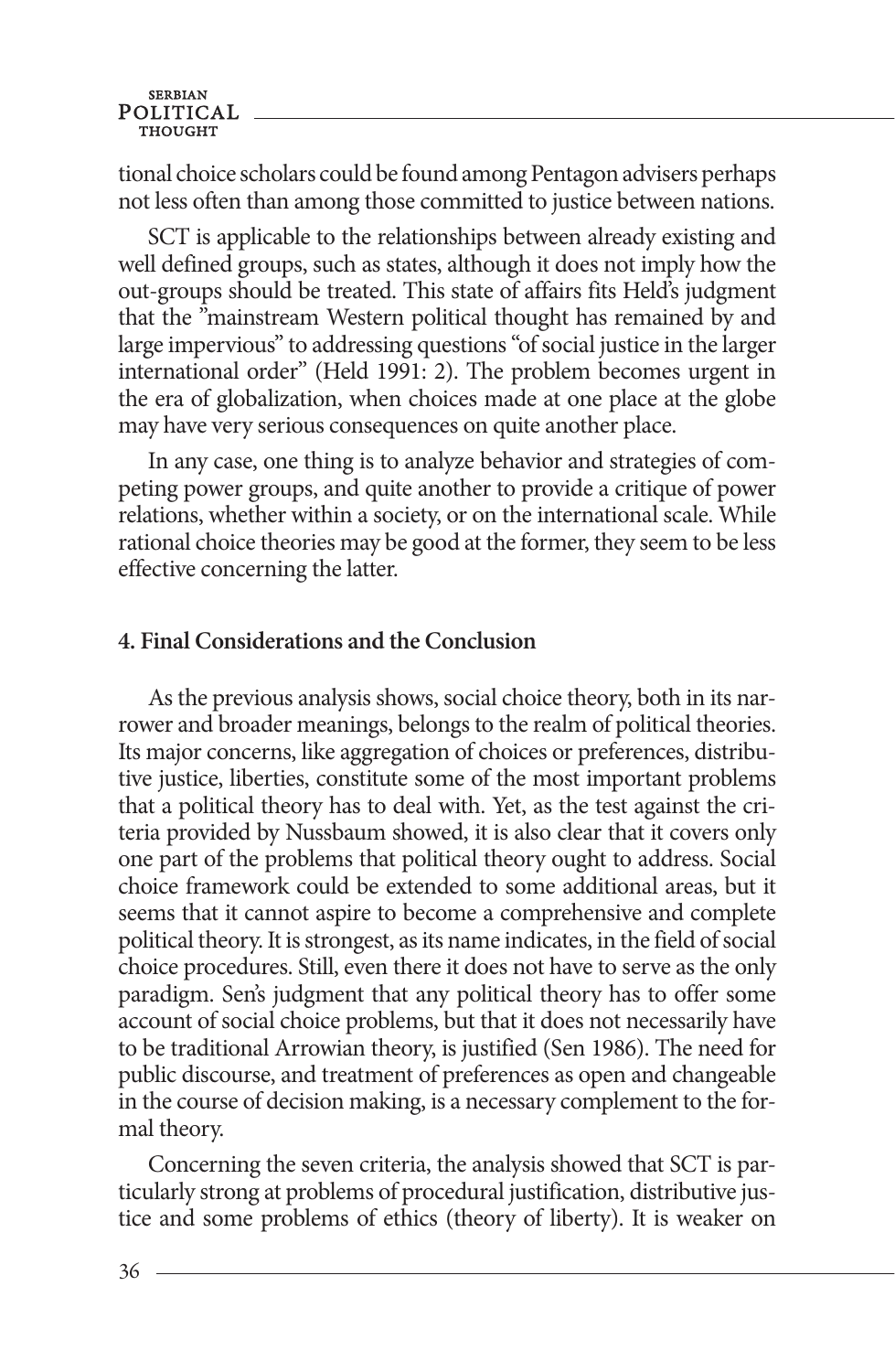the issues of moral psychology, and justice between nations. It is neglectful concerning the issues of racial, ethnic and religious inequality, and issues of gender and family. Hence, the grade it has to receive is: incomplete.

As a normative theory, based on rational choice paradigm, a serious difficulty is its narrow understanding of human nature. Although Arrow specifically emphasized that his theory does not make a particular assumption about universal individual egocentrism, such hypotheses generally dominate the social choice studies. Even when a more elaborated approach to human moral psychology is adopted, it still remains based on simplifying assumptions. It is not clear whether it can be overcame, because formal models require simplifying assumptions about constant moral and motivational inclinations. The neglect of the context is also a problem. As Mouzelis argues, "game-theoretical approaches deal with macro/collective actors in a way that underemphasizes the various historical and socio-cultural contexts within which human rationality takes its specific forms" (Mouzelis 1995: 40).

With all due respect to social choice theory for the achievements in the fields of distributive justice, moral theory, social decision procedures, or sophisticated advances in the theory of voting, the present inquiry arrived at an unfavorable verdict. The main conclusion of the paper is that social choice theory can have an important place within more comprehensive political theories, but cannot claim itself to be a complete political theory.

#### **Bibliography**

- Arrow, K. (1950) *Social Choice and Individual Values.* New York: John Wiley & Sons.
- Craven, J. (1992): *Social Choice: A Framework for Collective Decisions and Individual Judgements.* Cambridge: Cambridge University press.
- Elster, J. (1986) "The Market and the Forum: three Varieties of Political theory". In: Elster, J. and Hylland, A. (eds.) *Foundations of Social Choice Theory.* Cambridge: Cambridge University Press. pp. 103-132.
- Elster, J. and Hylland, A. (eds.) (1986): *Foundations of Social Choice Theory.* Cambridge: Cambridge University Press.
- Elster, J. (1989) *Solomonic Judgements: Studies in the limitations of Rationality.*  Cambridge: Cambridge University Press.
- Gibbard, A. (1973) "Manipulation of Voting Schemes: A General Result", Econometrica 41(4): 587-601.